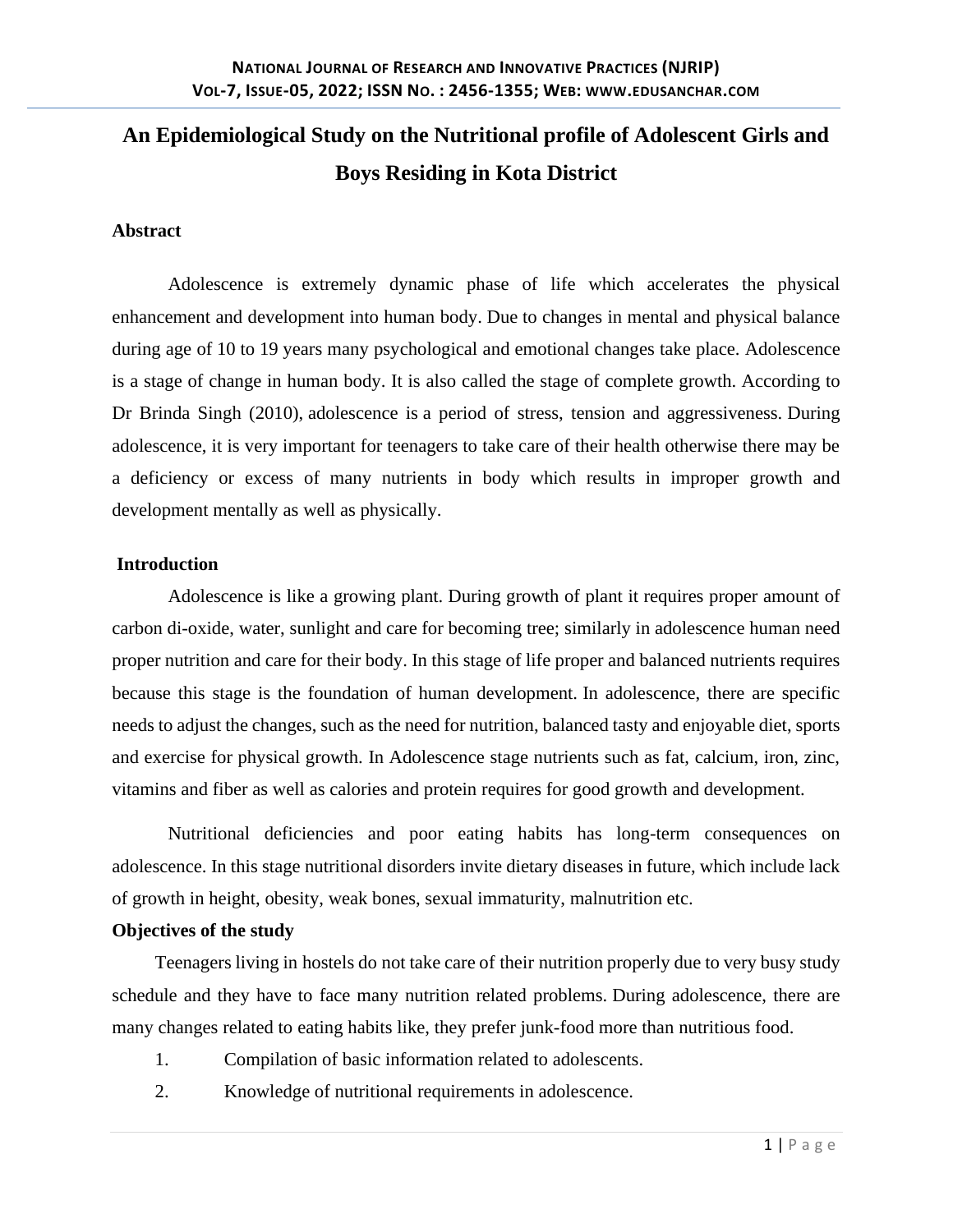3. Study and impact of nutritional disorders in adolescents.

4. Knowledge of nutritional status of adolescent through nutritional assessment methods.

5. Study of nutritional status of adolescent boys and girls living in hostel.

On the basis of the following points purpose of the study is to obtain knowledge of the nutritional conditions present in adolescent boys and girls, their food related activities, attitudes and condition.

## **Method of Study**

This study is done on nutritional level of adolescent students staying in hostels which comprises both boys and girls studying in Kota city. There are many governments, private and public education institutions in Kota city where students not only from Kota but from all over the India come and study in different institutions. Based on facility sampling, hostels of six main areas of Kota have been covered for study.

Eight hostels were covered from the selected areas. After selecting the hostels for study, adolescent boys and girls were selected from each hostel by simple random sampling (SRS). For the study, 800 boys and girls, (400 adolescents boys and 400 adolescent girls) were taken. The selected adolescent age group 11 to 19 years is classified on the basis of early adolescence from 11 to 13 years age, early adolescence from 14 to 16 years age and adolescence from 17 to 19 years age. Initially general information about adolescent, general health related information, nutritional level assessment information (anthropometric or anatomical assessment, dietary assessment, clinical assessment) other information was obtained from the selected adolescent girls through questionnaire (instrument).

## **Nutrition Level Assessment of Adolescent:**

General information such as name, date of birth, age (year), parents' name and occupation, address, gender, category, religion and socioeconomic level, educational level as well as hostel name were obtained from the boys and girls. General health information related to regular health check-up, family background disorders, any present physical disorder and genetic diseases were obtained through questionnaire.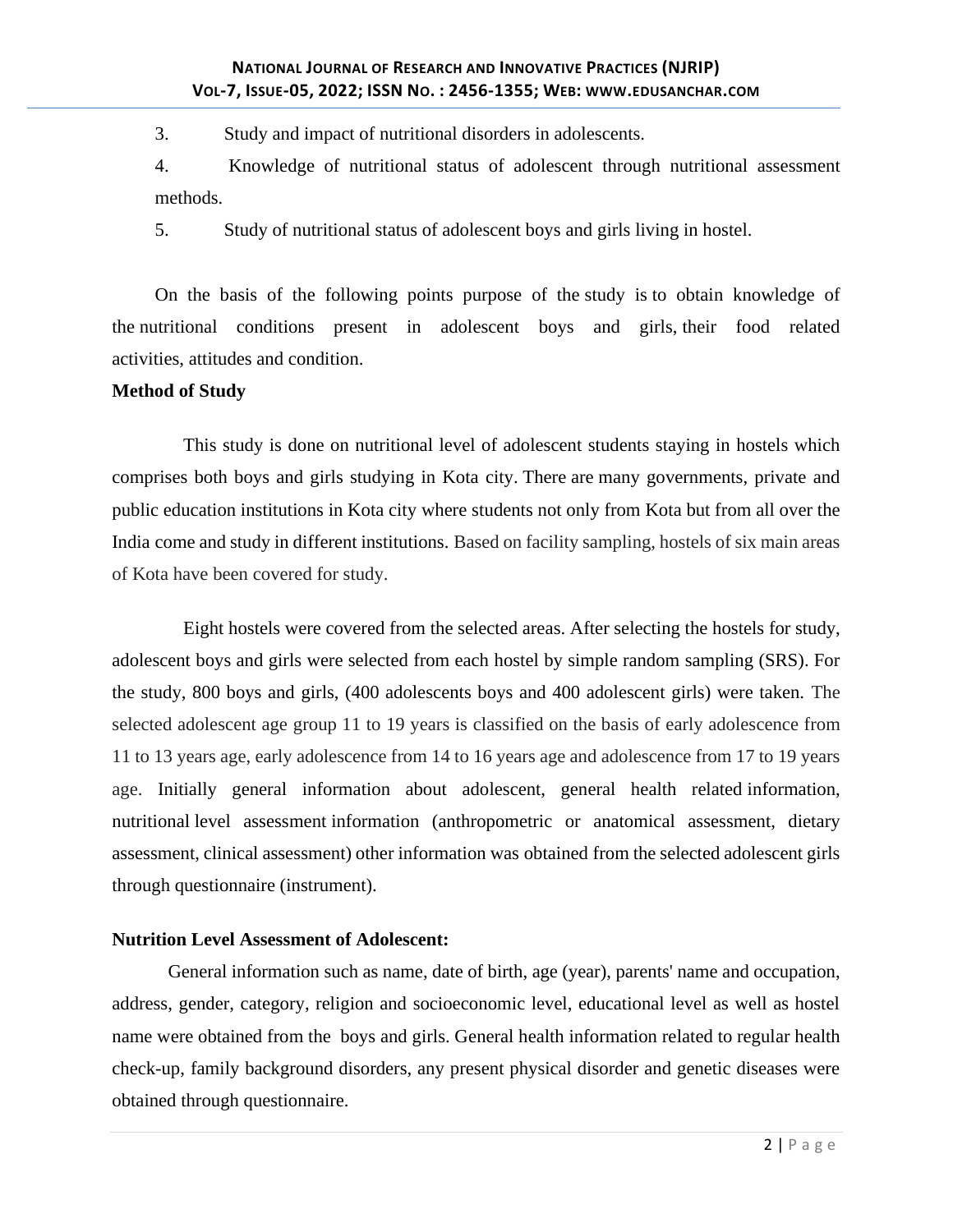In the anatomical assessment, body mass index was calculated based on the height and weight of the adolescents. The nutritional level of adolescent was determined by measuring the middle upper arm circumference. In the dietary assessment, 24-hour recall method was used for the dietary survey of adolescents. Adolescents residing in the hostel were fed the diet table for the whole day consumed by them. The dietary assessment of adolescent boys and girls has been divided under two parts in which their food behavior and the amount of dietary intake has been observed.

Nowadays adolescent boys and girls prefer to consume snacks, carbonated beverages and fast food, junk food which are bad for their health.

Information related to the dietary behavior of adolescents was obtained through interviews. The amount of dietary intake was assessed for the nutrients present in the diet taken by them. Assessment of Calorie and protein in diet was done from the recommended dietary allowance (RDA) proposed by ICMR.

Adolescents were asked questions related to their various body parts (hair, mouth, eyes, lips, teeth, gums, glands, and skin) which filled in the questionnaire. By evaluating the data obtained from all these methods, the nutritional level of selected adolescent boys and girls was obtained used in study.

#### **Result**

After analyzing the data obtained in the present research from various activities and methods of the research methodology, the main conclusion was drawn. The conclusions obtained in the study is as follows - out of the total number of 800 adolescents selected in the study, 22.5% boys aged 11 to 13 years, 17.5% girls, 33.75% boys from 14 to 16 years, 45% girls and 42.5 years of 17 to 19 years % boys, 47.5% were girls.

General information of boys and girls was obtained through questionnaire, in which information related to their age, educational level, category, socioeconomic level, name of hostel was obtained. On the basis of the above data, it was revealed that 55.4% of boys, 65% of girls were not aware of their health. They do not get their health checked regularly. Genetic disorders were found in 40% of boys and 30% of girls. Food allergy was detected in 20% of boys and 30% of girls. At the time of interview, it was revealed that the following disorders (more or less blood pressure, migraine thyroid, asthma, diabetes) were found in the family background of 80% of boys and 27.5% of girls. Information was obtained from 60% of adolescent boys and 75% of adolescent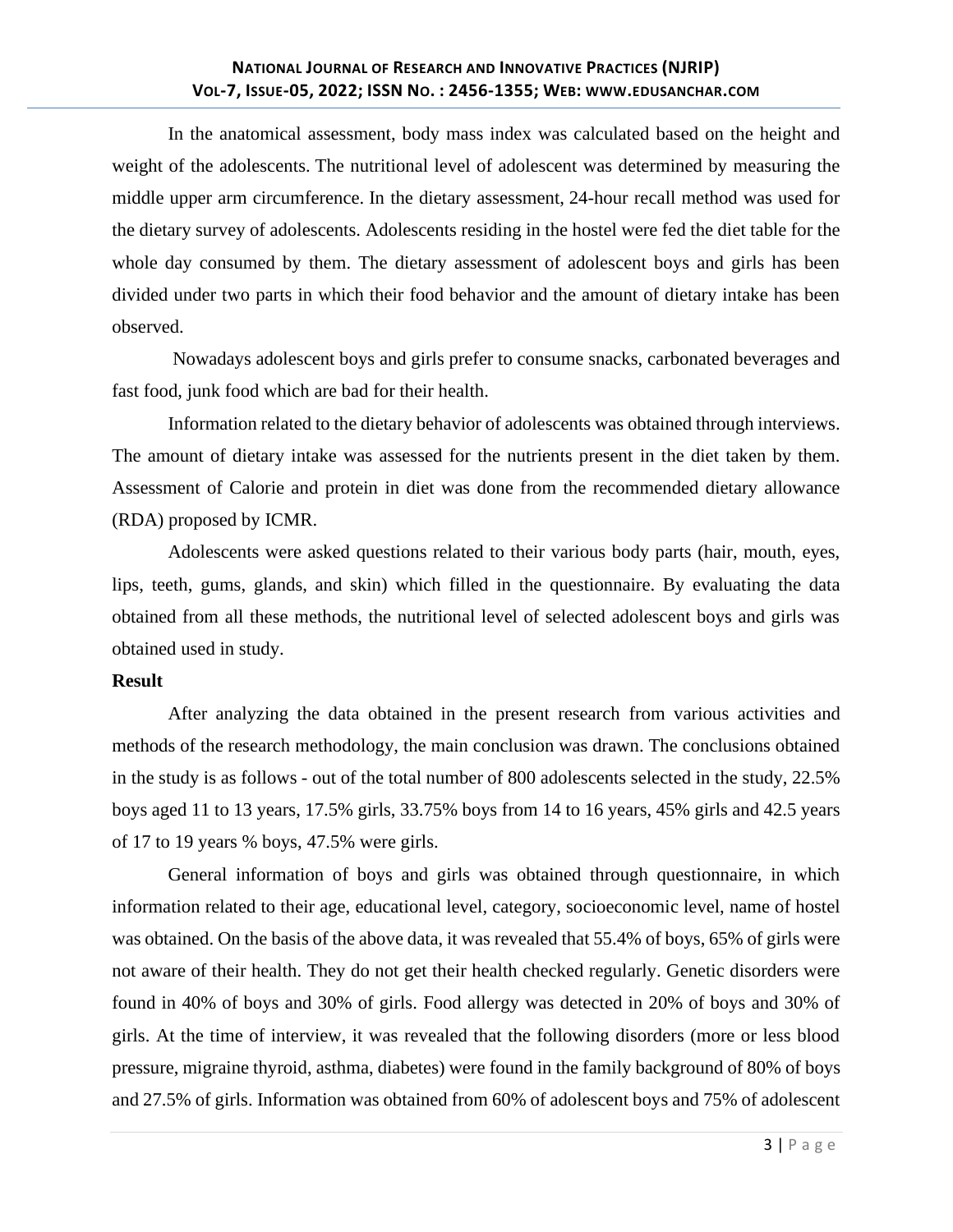girls related to disorders occurring in the last three months in which they had suffered from fever, cold, diarrhea, jaundice and any other disorder.

| Calculation of body mass index of adolescent Boys and Girls |               |             |            |              |            |                               |  |  |
|-------------------------------------------------------------|---------------|-------------|------------|--------------|------------|-------------------------------|--|--|
|                                                             |               | <b>Boys</b> |            | <b>Girls</b> |            |                               |  |  |
| Sl.no.                                                      | BMI           | Number      | Percentage | Number       | Percentage | <b>Body Mass Index Result</b> |  |  |
|                                                             | < 18.5        | 152         | 38%        | 160          | 40%        | Underweight                   |  |  |
|                                                             | $18.5 - 24.9$ | 160         | 40%        | 112          | 28%        | Normal                        |  |  |
|                                                             | $25 - 29.9$   | 88          | 22%        | 128          | 32%        | Overweight                    |  |  |

Calculation of body mass index of adolescent Boys and Girls

Table 1.1

The body mass index was calculated based on the height and weight of boys and girls where height in square meters and the weight in kilograms taken which is based on index determine by WHO. Based on the measurement of BMI, 38% of adolescents boys and 40% of adolescents girls were underweight (<18.5). 40% of normal weight adolescents boys, 28% of adolescent girls (18.5 - 24.9) and 22% of adolescents boys, 32% of adolescent girls were overweight (25–29.9).

## Table 1.2

Calculation of upper arm circumference (MUAC) among adolescent Boys and Girls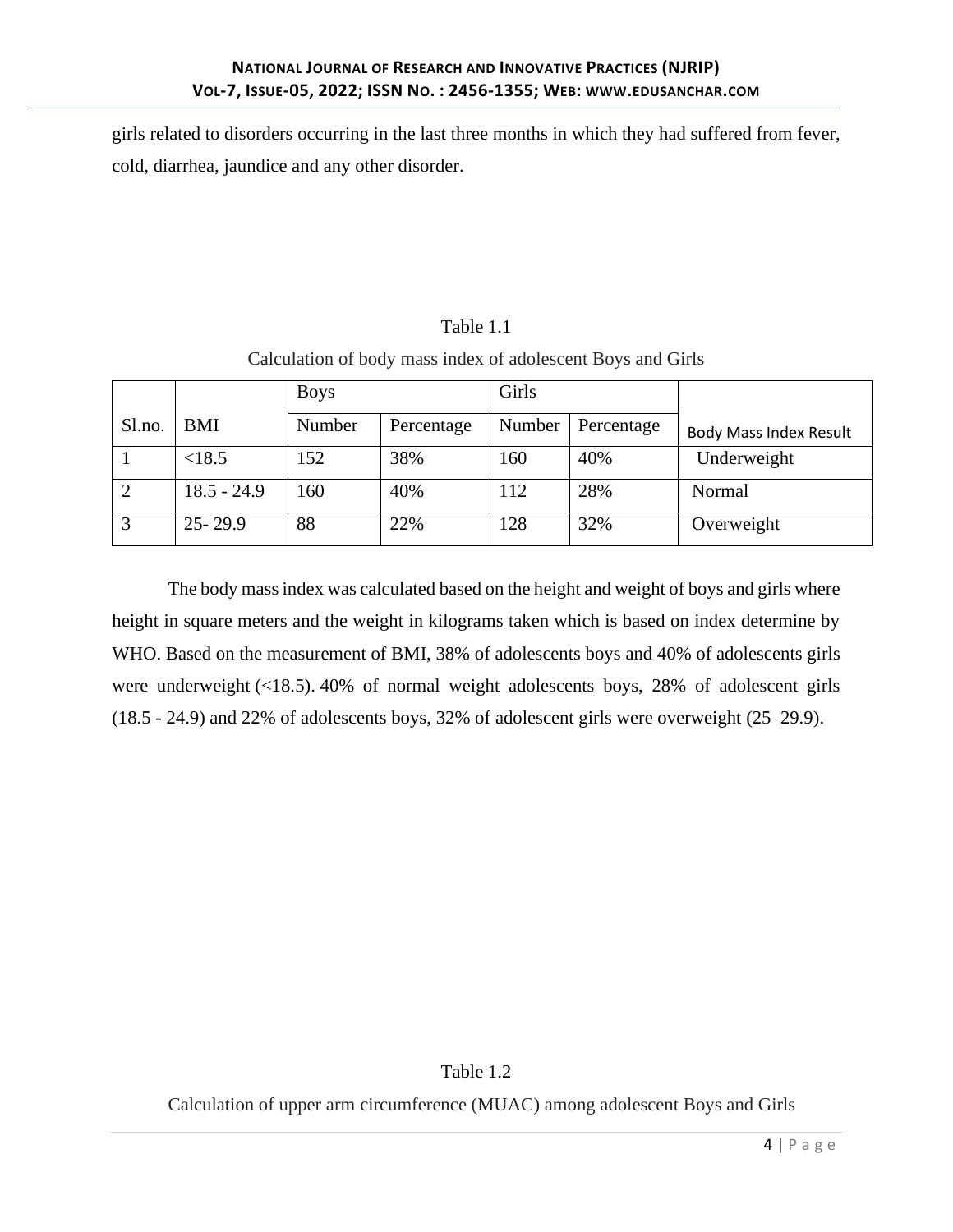## **NATIONAL JOURNAL OF RESEARCH AND INNOVATIVE PRACTICES (NJRIP) VOL-7, ISSUE-05, 2022; ISSN NO. : 2456-1355; WEB: WWW.[EDUSANCHAR](http://www.edusanchar.com/).COM**

| Sl.no          | Mid-Upper<br>Arm Circumferee |        | <b>Boys</b> | Girls  |            | Middle<br>Result<br><b>Of</b><br>Upper<br>Arm<br>Circumference |  |
|----------------|------------------------------|--------|-------------|--------|------------|----------------------------------------------------------------|--|
|                |                              | Number | Percentage  | Number | Percentage |                                                                |  |
| $\mathbf{1}$   | $<$ 23 cm                    | 120    | 30%         | 170    | 42.50%     | Underweight                                                    |  |
| $\overline{2}$ | $23 - 33$ cm                 | 180    | 45%         | 140    | 35%        | Normal                                                         |  |
| 3              | $<$ 33 cm                    | 100    | 25%         | 90     | 22.50%     | Overweight                                                     |  |

To assess the nutritional status of adolescents, mid-upper arm circumference (MUAC) was measured under the anthropometric method in which a colored tape was used to measure the arm. Based on the results obtained from the data, under the MUAC measure , 42.5% of adolescents boys and adolescent girls were short (<23 cm) and 45% of adolescents boys, 35% of adolescent girls (23-33 cm) were normal and 25% of adolescents boys 22.5% of adolescent girls. That the MUAC count  $\left(\langle 33cm \rangle\right)$  was high.

The 24-hour recall method was used to assess the type and amount of food consumed by adolescents. Adolescent girls come away from home and face food related problems and they choose from countless messes running in the city to arrange their food as per tastes and preferences. 55% boys, 50% adolescent girls eat at their favorite mess. 25% teenagers' boys and 35% adolescent girls had arranged Tiffin in hostels and 20% boys and 15% girls. The fact came out in the interview that milk, fruits and vegetables are consumed less in their diet by the adolescent boys and girls. 35% of adolescent boys, 37.5% of adolescent boys and girls do not consume milk. 57.5% of adolescent boys and 55% of adolescent girls do not consume fruits at all. Raw, cooked vegetables were not consumed by 30% of boys, 34.6% of girls. Knowing the reason for not consuming milk, fruits and vegetables by adolescent girls, they told that they do not like the taste and smell and do not include dietary habits in their diet. In the interviews it was revealed that adolescent girls living away from their homes have to adjust with many problems, adolescents 60%, adolescent girls 62.5% mental stress affects the way of eating. Due to mental stress, adolescent girls eat less food or eat more food. 35% of teenagers and 45% of adolescent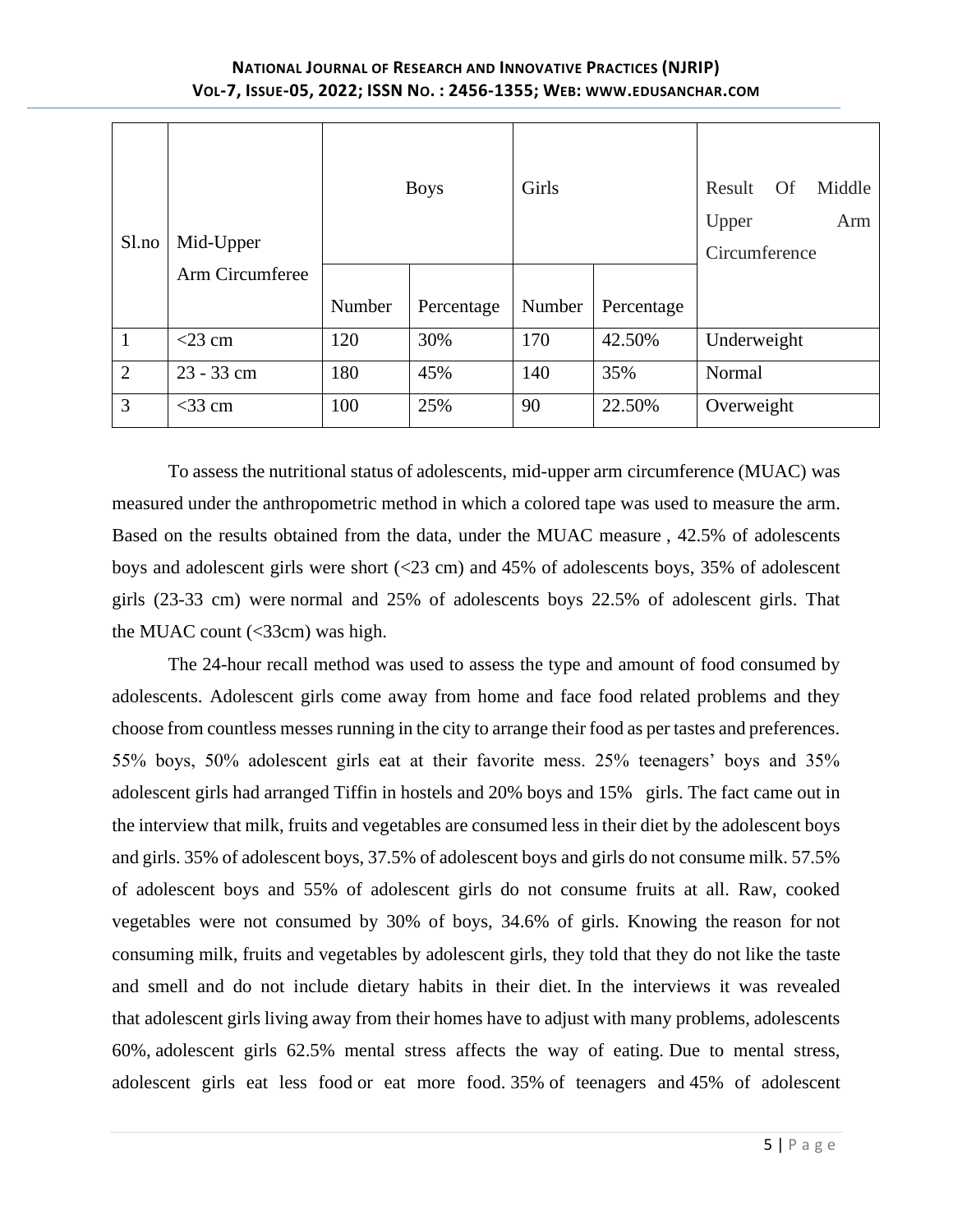girls that little bit of time is used to switch to eating (Nibbling). 40% of adolescents and 57% of adolescent girls take diet keeping in mind the body image. Nutrients of the diet consumed by adolescent girls were assessed. On the basis of one day's diet table, the amount of calories and protein present in the diet was compared with the quantity of each class proposed by ICMR.

## Table 1.3

Boys in Ahriy nutritional elements that (calories, protein) intake of total average volume

| S.<br>no | Nutritional    | 11-13 year old Boys |         | 14-16 year old Boys |         | 17-19 year old Boys |          |         |
|----------|----------------|---------------------|---------|---------------------|---------|---------------------|----------|---------|
|          | ingredients    | Proposed            |         | Proposed            |         |                     | Proposed |         |
|          |                | Quantity            | Actual  | Quantity            | Actual  |                     | Quantity | Actual  |
|          |                | (ICMR)              | Average | (ICMR)              | Average |                     | (ICMR)   | Average |
|          | Calories (Kcl) |                     | 2104.32 |                     | 2055.59 |                     |          | 2186.77 |
| 1        |                | 2190                |         | 2450                |         |                     | 2640     |         |
|          | Protein (gm)   |                     | 68.5    |                     | 65.0    |                     |          | 70.2    |
| 2        |                | 54                  |         | 70                  |         |                     | 78       |         |

## Table 1.4

Girls in Ahriy nutritional elements that (calories, protein) intake of total average volume

|      | <b>Nutrients</b> | 11-13 Year Old Girls |         | 14-16 Year Old Girls |         | 17-19 Year Old Girls |         |
|------|------------------|----------------------|---------|----------------------|---------|----------------------|---------|
|      | Ingredients      | Proposed             |         | Proposed             |         | Proposed             |         |
| S.No |                  | Quantity             | Actual  | Quantity             | Actual  | Quantity             | Actual  |
|      |                  | (ICMR)               | Average | (ICMR)               | Average | (ICMR)               | Average |
|      | Calories (Kcl)   |                      | 1849.28 |                      | 1919.55 |                      | 1926.54 |
|      |                  | 1970                 |         | 2060                 |         | 2060                 |         |
|      | Protein (gm)     | 57                   | 63.4    | 65                   | 69.6    | 63                   | 67.1    |

On the basis of the data obtained from the comparative study with the prescribed amount of calories and protein in boys (90) and girls (57) of 11 to 13 years, 23.33% boys and 17.54% girls were under-nourished. Talking about general nutrition, it was 48.89% boys and 47.37% girls. Over nutrition were 27.88% boys, 35.09% girls. Based on the data obtained for (135) boys and (160)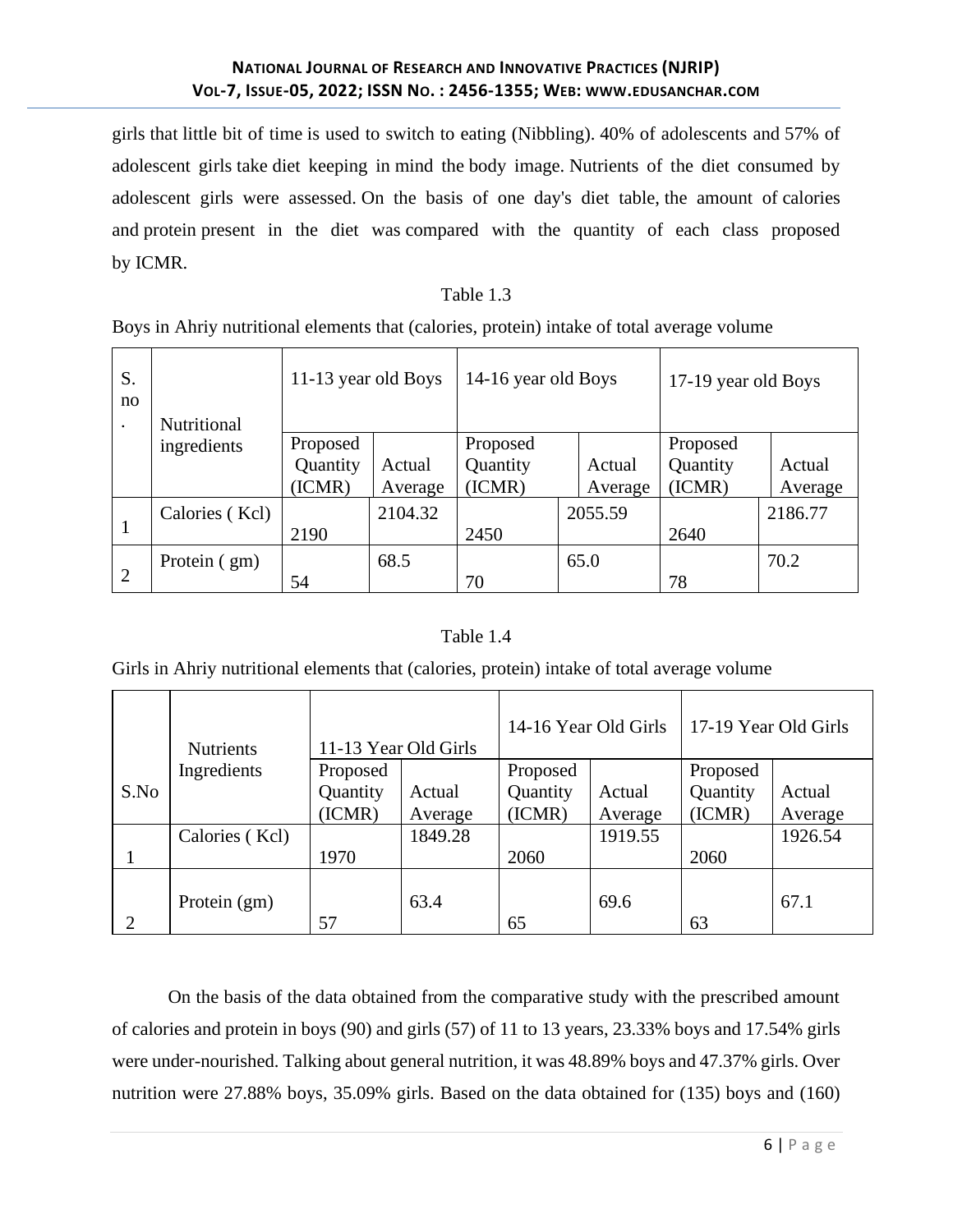girls aged 14-16 years, 33.33% boys, 41.88% girls were under nutrition. Nutrition level of 40% boys, 41.88 % girls was found to be normal. The diagnostic test has been done on the basis of general physical symptoms of boys - girls. Based on the data obtained from the interview, the common symptoms related to hair are in 46% of boys and 70.5% of girls. Clinical symptoms related to the mouth (moon shape, face bloated, face hanging) have been seen in 30% of boys, 25% of girls. Symptoms related to eyes (conjunctiva dryness, dryness of the white part of the eye, pigmentation, loss of eye brightness) have been found in 55.75% of boys and 57% of girls. 4.25% boys 4% of girls have clinical symptoms of lips (angular mouth, both corners of the mouth, upper and lower corners of the lips burst). Tongue-related clinical symptoms (tongue red and soft, purple tongue) were observed in 4.5% of adolescent's boys and 5% of adolescent's girls.

6.8% of boys, 6.5% of adolescent girls, teeth (scarred enamel, spots on the teeth) and gums (blood and swelling in the gums) in 3.25% of boys, 3.5% of girls and glands (of thyroid and mastoid gland) in 2.5% of boys, 3.5% of girls Growing up) and 7.7% of boys, 8% of girls have shown symptoms related to skin (skin dry and scaly, sores).

## **Conclusion**

The survey found nutritional levels unsatisfactory in adolescent boys and girls live in Kota come from outside for study, based on BMI and MUAC standards obtained from adolescent boys and girls based on WHO prescribed standards. On the basis of the results obtained after conducting a diet survey, boys and girls living in hostels consume fruits, vegetables, milk and nutritious food less than the requirement. There are many changes in the lifestyle of boys and girls when they go away from home and they consume inadequate nutrition which has serious consequences. Boys and girls living in hostels have to face many problems like malnutrition when food options are limited and obesity or overweight when options are unlimited. Therefore, as a conclusion, it can be said that the nutritional level of boys and girls is found to be low on the basis of the prescribed standards.

## **Suggestion**

• Boys and girls are careless about their health and they are not aware of proper nutrition related to their health. Therefore, boys and girls should be given information about requirement of proper nutrition.